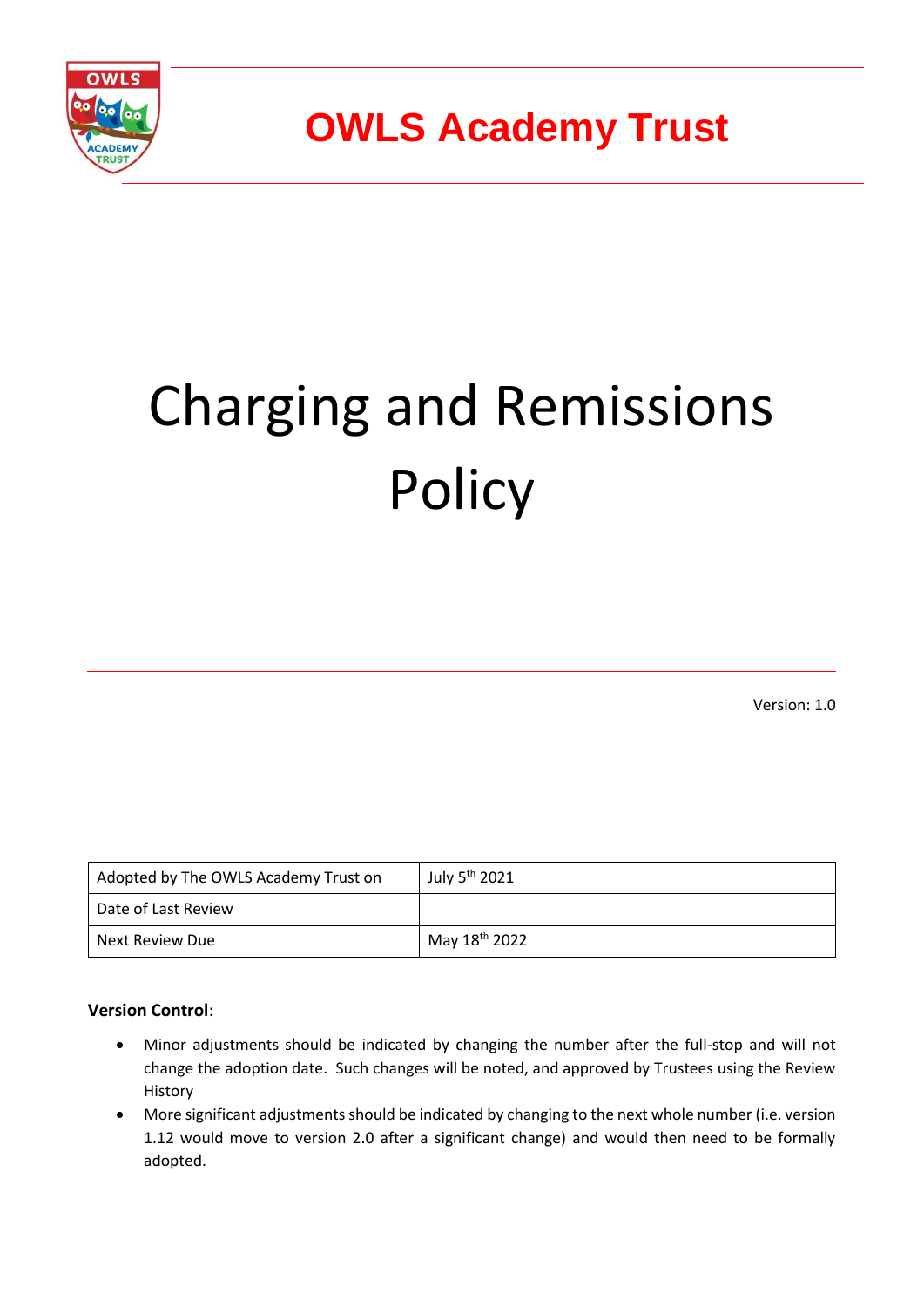#### **Review History**

| <b>Date</b> | By | <b>Changes Made</b> | Approved<br>by Trustees |
|-------------|----|---------------------|-------------------------|
|             |    |                     |                         |
|             |    |                     |                         |
|             |    |                     |                         |
|             |    |                     |                         |
|             |    |                     |                         |
|             |    |                     |                         |
|             |    |                     |                         |
|             |    |                     |                         |
|             |    |                     |                         |
|             |    |                     |                         |
|             |    |                     |                         |
|             |    |                     |                         |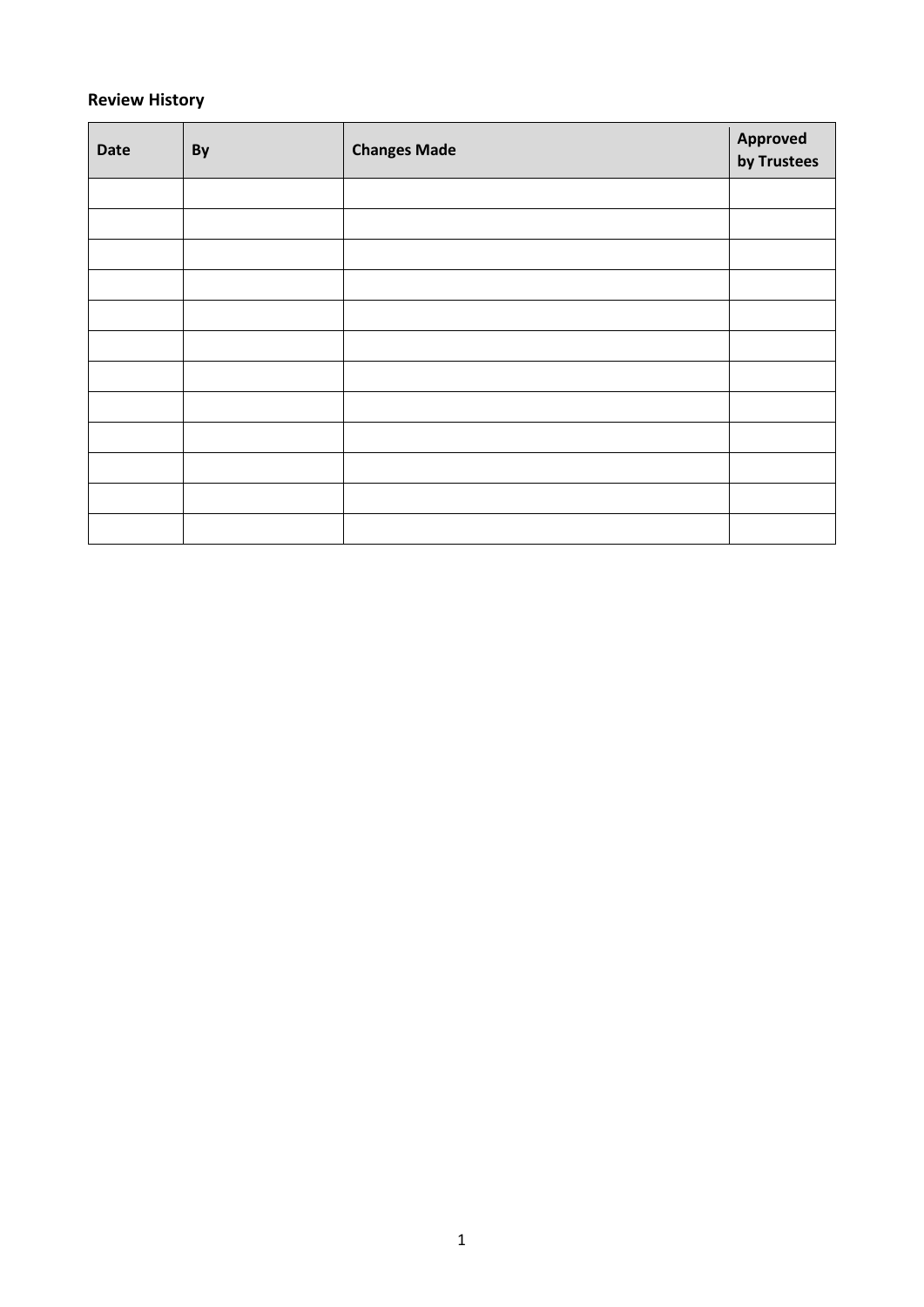The OWLS Academy Trust is committed to ensuring equal opportunities for all pupils regardless of financial circumstances, and has established this policy to ensure that no child is discriminated against by our offering of school trips, activities and educational extras.

In addition, we are committed to adhering to legal requirements regarding charging for school activities and meeting all statutory guidance provided by the DfE.

We promise:

- Not to charge for education provided during school hours;
- To inform parents on low incomes and in receipt of relevant benefits of the support available to them when asking for contributions.

## **Legal Framework**

This policy will have consideration for, and be in compliance with, the following legislation and statutory guidance:

- Education Act (1996);
- The Charges for Music Tuition (England) Regulations (2007);
- The Education (Prescribed Public Examinations) (England) Regulations (2010);
- DfE (2014) "Charging for School Activities";
- DfE (2015) "Governors Handbook";
- Our funding agreement; and
- Any other legislation / statutory guidance that may come into force from time to time.

## **Charging for Education**

We will not charge parents for:

- Admissions applications;
- Education provided during school hours;
- Education provided outside of school hours if it is part of the national curriculum, part of a syllabus for a prescribed public examination that the pupil is being prepared for by the school, or part of religious education;
- Instrumental or vocal tuition, unless provided at the request of the pupil's parents.
- Entry for a prescribed pupil examination if the pupil has been prepared for it at the school;
- Examination re-sits, if the pupil is being prepared for the re-sites at the school.

We may charge parents for:

- Materials, books, instruments or equipment where they desire their child to own them;
- Optional extras;
- Music and vocational tuition (in certain circumstances);
- Use of community facilities.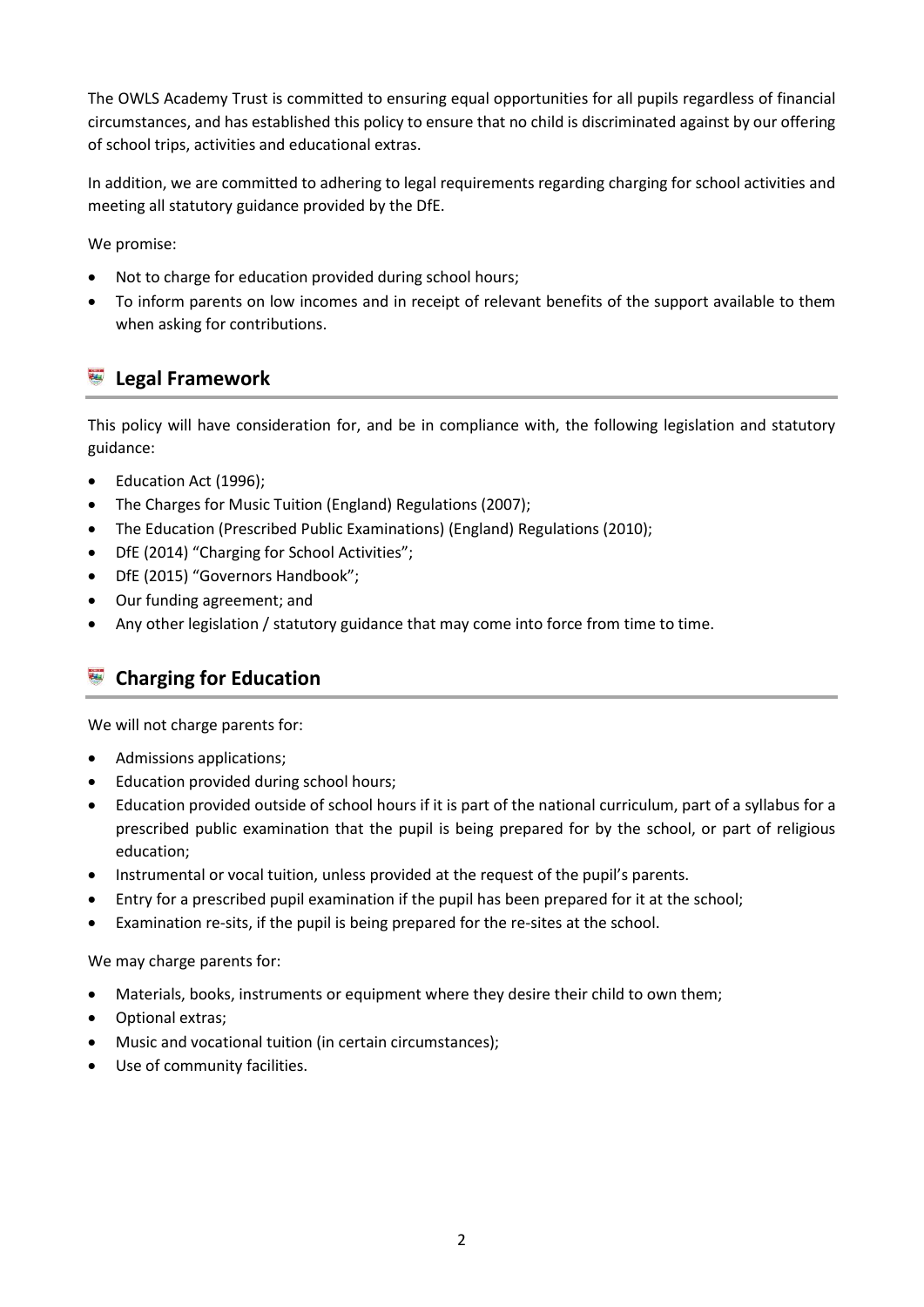## **Optional Extras**

We may charge parents for the following optional extras:

- Education provided outside of school time that is not:
	- o Part of the national curriculum;
	- $\circ$  Part of a syllabus for a prescribed public examination that the pupil is being prepared for at the school;
	- o Religious education.
- Examination entry fees where the pupil has not been prepared for the examination at the school, or where the examination is in respect of tuition that has been provided at the request of the pupil's parents;
- Transport, other than that arranged by the LA for the pupil to be provided with education;
- Board and lodging for a pupil on a residential visit;
- Extended day services offered to pupils.

When calculating the cost of optional extras, the school will only take into account:

- Materials, books, instruments or equipment provided in relation to the optional extra;
- The cost of buildings and accommodation;
- The employment of non-teaching staff;
- The cost of teaching staff (including teaching assistants) under contracts for services purely to provide the optional extra;
- The cost, or an appropriate proportion of the costs, for teaching staff employed to provide vocal tuition or tuition in playing a musical instrument;
- Administrative costs reasonably incurred by the school.

The school will not charge in excess of the actual cost of providing the optional extra divided by the number of participating pupils. We will not charge a subsidy for any pupils wishing to participate but whose parents are unwilling or unable to pay the full charge. If a proportion of the activity takes place during school hours, we will not charge for the cost of alternative provision for those not participating.

Participation in any optional activity will be on the basis of parental choice and a willingness to meet charges. Therefore, parental agreement is a pre-requisite for the provision of an optional extra.

## **Examination Fees**

We may charge for examination fees if:

- The examination is on a prescribed list (which includes SATs, GCSEs and A Levels), but the pupil was not prepared for it at the school;
- The examination is not on the prescribed list, but the school arranged for the pupil to take it;
- A pupil fails, without good reason, to complete the requirements of any public examination where the Local Governing Body, Academy Trust or Local Authority paid or agreed to pay the fee

## **Examination Re-sits**

Where a pupil is entered for second of subsequent attempt at an examination, we will pay the fee. Once pupils have left the school, re-sites must be taken at the school.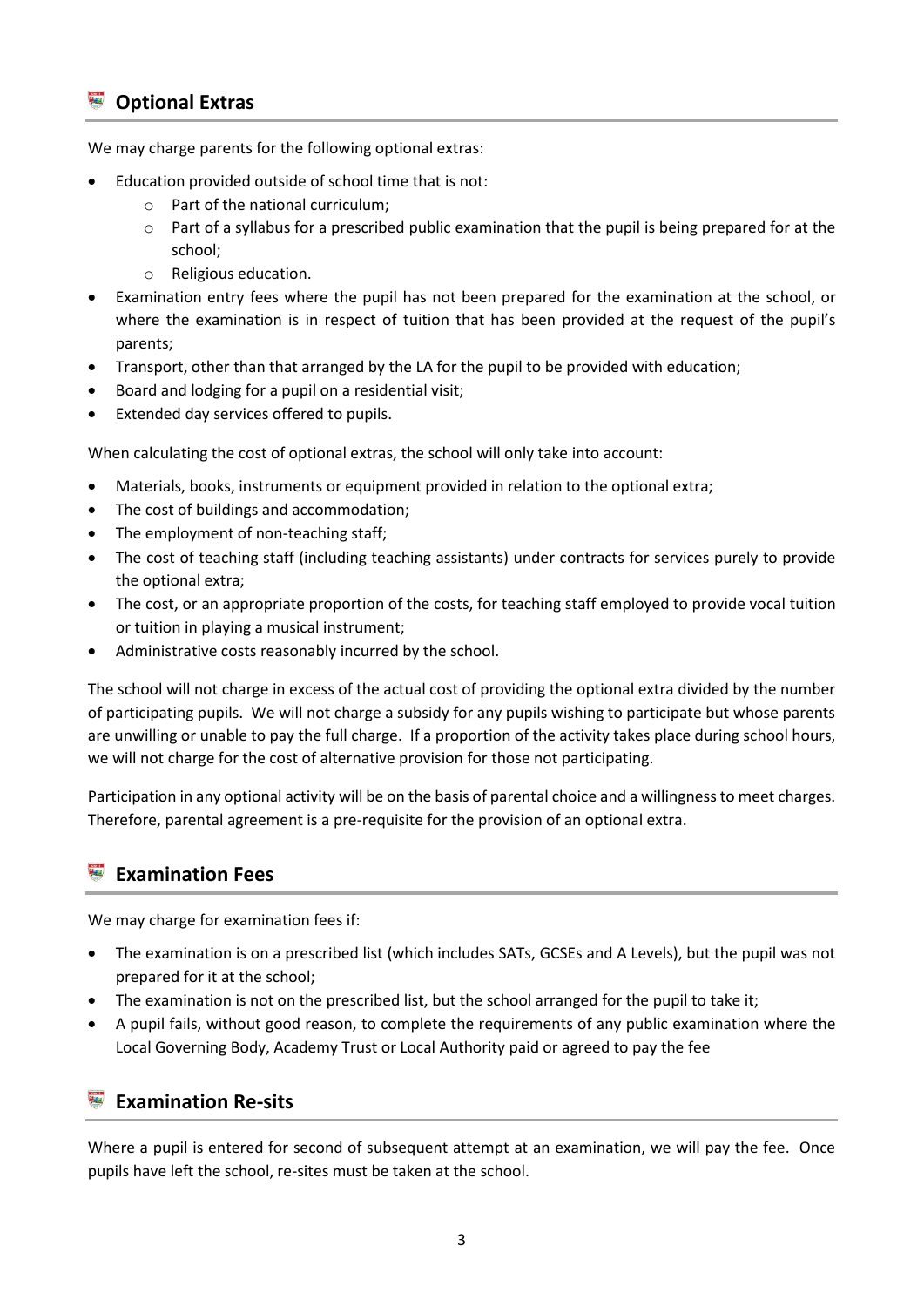If a pupil or their parents consider it to be in the best interests of the pupil to request that an examination is re-marked, any fees involved must be covered by the pupil or their parents. If the awarding body changes the overall grade of the result, the school will not be charged by the awarding body and the parent/pupil will have their fees refunded.

# **Voluntary Contributions**

Schools may, from time to time, ask for voluntary contributions towards the benefit of the school or school activities. If an activity cannot be funded without voluntary contributions, this will be made clear to parents at the outset. We will also make it clear that there is no obligation for parents to make a contribution, and notify parents whether assistance is available.

No child will be excluded from an activity simply because their parents are unable or unwilling to pay. If a parent is unwilling or unable to pay, their child will still be given equal opportunity to take part in the activity. If insufficient voluntary contributions are raised to fund an activity and the school cannot fund it via another source then the activity will be cancelled.

We will strive to ensure that parents do not feel pressurised into making voluntary contributions.

## **Music Tuition**

Music tuition is the only exception to the rule that all education provided during school hours must be free. The Charges for Music Tuition (England) Regulations (2007) allow for charges to be made for vocal or instrumental tuition provided either individually or to groups of any size, provided that the tuition is at the request of the pupil's parents.

The charges will not exceed the cost of the provision, including the cost of the staff providing the tuition.

# **Transport**

We will not charge for:

- Transporting registered pupils to or from the school premises, where the LA has a statutory obligation to provide the transport;
- Transporting registered pupils to other premises where the governing body or LA has arranged for pupils to be educated;
- Transporting pupils to meet an examination requirement when they have been prepared for the examination at the school, except for examinations relating to instrumental or vocal tuition that is being paid for as an optional extra by the pupil's parents;
- Transport provided for an educational visit.

## **Residential Visits**

We will not charge for:

- Education provided on any visit that takes place during school hours;
- Education provided on any visit that takes place outside school hours if it is part of the national curriculum, part of a syllabus for a prescribed public examination that the pupil is being prepared for at the school, or part of religious education;